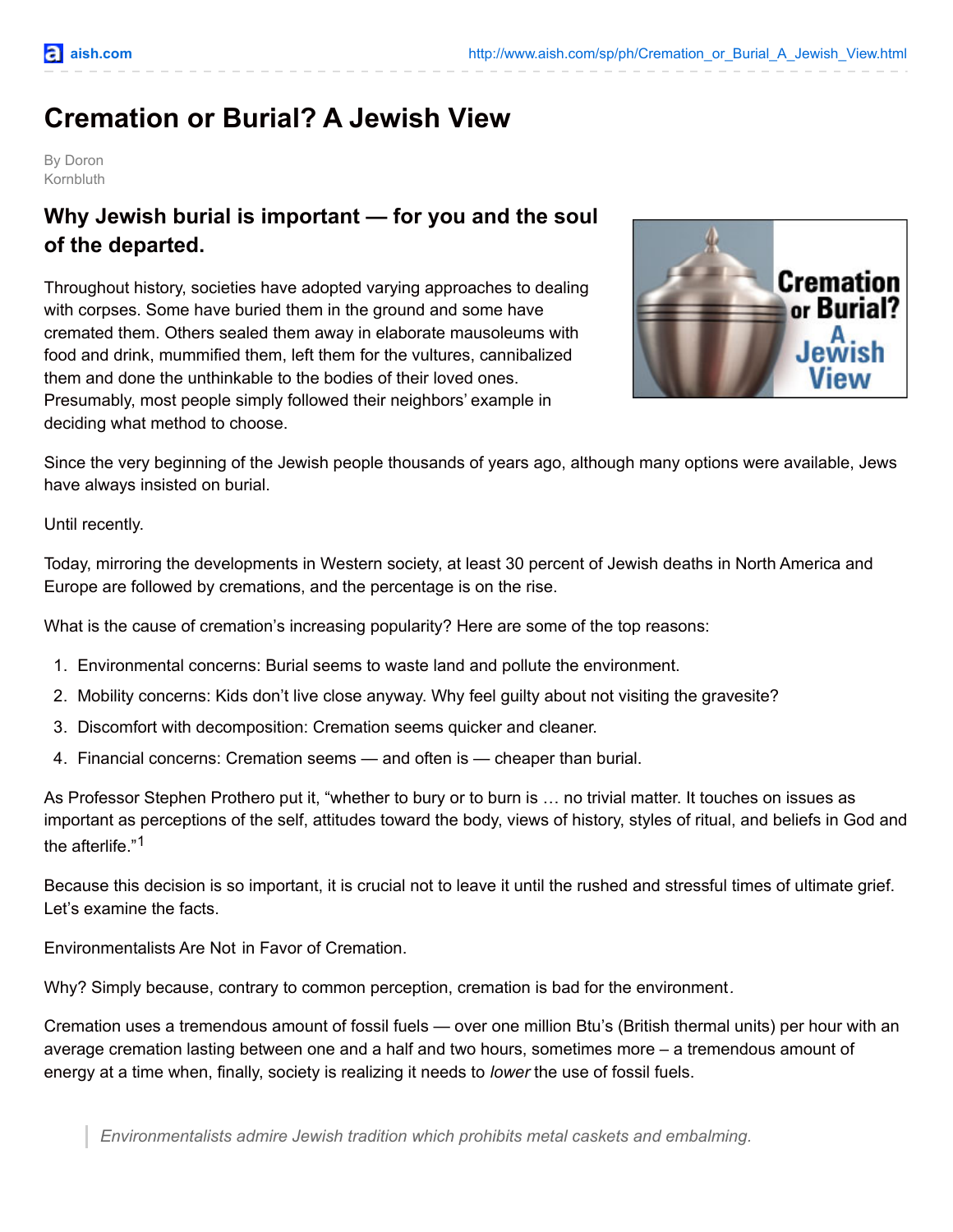Furthermore, cremation released toxic chemicals into the air. The Swedish Environmental Protection Agency estimated in 2001 that cremations accounted for 32 percent of mercury emissions to the atmosphere in that country and a recent Canadian Study found the problem so serious that it recommended simply that "A crematorium should not be sited close to a neighborhood."<sup>2</sup> Finally, there is plenty of land available for burial: When you crunch the numbers, burials in the U.S. use far less land per year than the construction of new Walmarts (187,000 square feet per Supercenter, excluding their massive parking lots). Even if *all* Americans were buried, it would take over 10,000 years to use up just 1% of America's land mass. And, of course, Jews constitute less than 2% of the dead, and few cemeteries would last that long anyway.

So where does this misconception come from? Environmentalists *are* critical of embalming chemicals and metal caskets. They recommend what are called 'green burials' without the metal caskets or embalming – and openly admire the Jewish tradition which prohibits both. Environmentalists are against cremation.  $^3$ 

Cremation Does Not Solve Mobility Concerns

Modern mobility certainly makes cemetery visitation much harder. However, upon further reflection, things aren't so simple. First of all, it is hard to find an appropriate place for cremated remains. Feels strange to have them in the house. Even when the children *do* find an appropriate place for the remains of their deceased parents, how long will they keep them for?

Until they switch jobs and move? Until they retire? What will they do with them then? And when, in ten or twenty years, they are no longer living independently, will their children want the remains? Will they take them? What will *they* do with the remains?

The point is that our homes and families are simply not designed for long term storage of cremated remains. At some point, they are likely to be placed in an inappropriate place, forgotten, or ignored. In *all* cases, the home option is only temporary anyway. Some choose scattering, however in many families, a child or grandchild will eventually develop a desire to visit the gravesite and re-connect with their loved ones who have passed on. Whether important to you or not, or to the deceased, scattering prevents *any* descendants from *ever* having a traditional gravesite to visit. Even in the cases where gravesite visitation will rarely or *never* occur, burial is the right choice – as witnessed by the case of Moses himself, when God buried him and then hid the place of his burial (to avoid it becoming a site of idol worship). Even when it doesn't seem like there will be any visitors — the body is at rest, and has found a permanent home.

Decomposition: It's Never Pretty (Skip this section if you get queasy easily)

Many people believe cremation is quick and clean. It isn't. To quote Professor Stephen Prothero<sup>4</sup>:

*"Think of the horrors … of the crisping, crackling, roasting, steaming, shriveling, blazing features and hands that yesterday were your soul's delight. Think of exploding cadavers. Think of the stench of* burning flesh and hair. Think of the smoke. Think of the bubbling brains. Then you will be gripped by *'paralyzing horror' at even the thought of 'submitting the remains of … dear departed relatives to its* sizzling process.' Cremation [is], in a word, repulsive: 'There is nothing beautiful in being shoved in to *an oven, and scientifically barbecued by a patented furnace' "*

True, being eaten by worms is not pleasant either. I'm not claiming burial is 'less gross.' On a physical level, they are both pretty disgusting. Burial, however, is a natural process of decomposition that occurs to every human being. Cremation is loud, violent, and unnatural.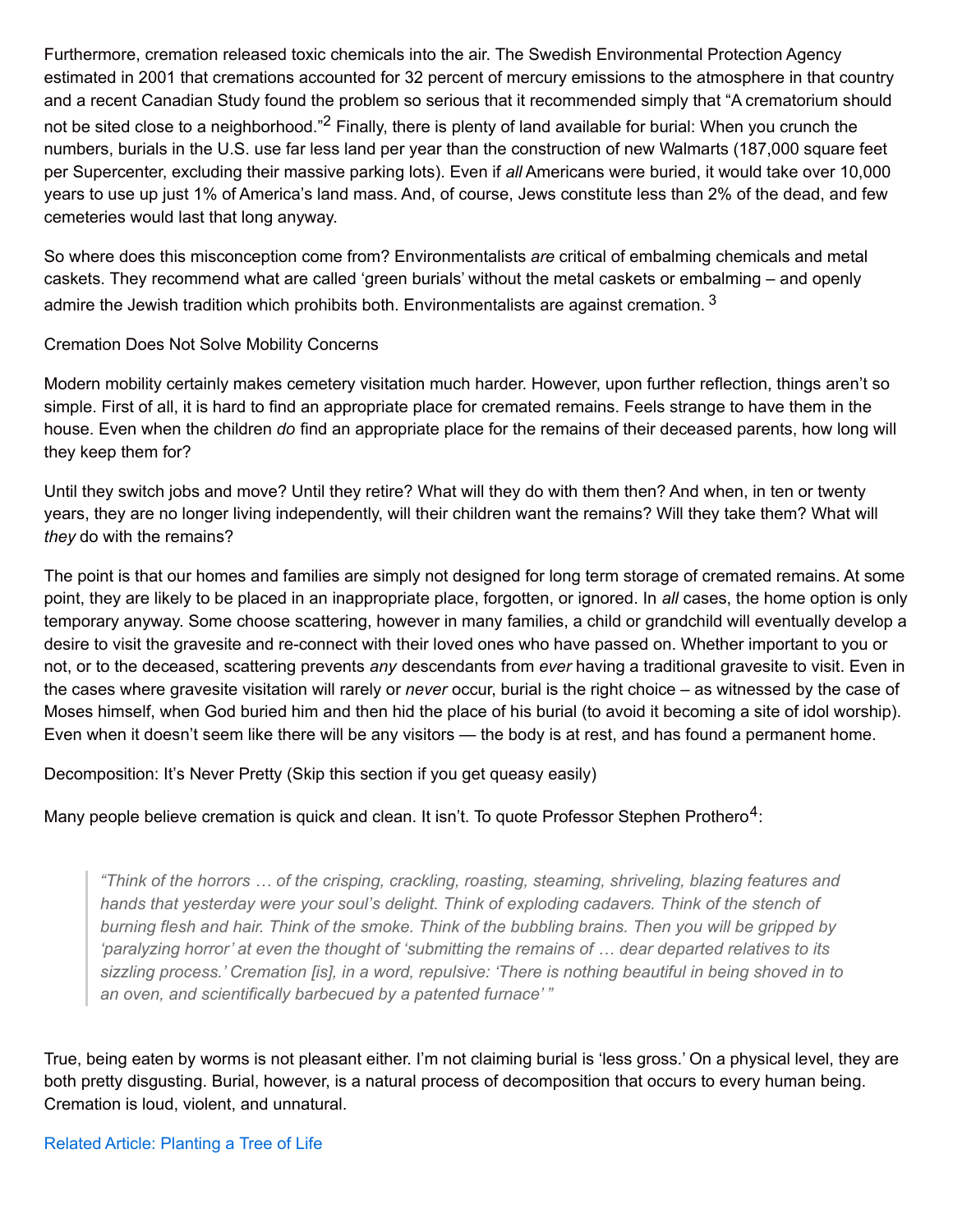#### Financial Concerns

Cremations have the reputation of being cheap. It isn't always so. When all the side costs and hidden costs are added in, "Sheri Richardson Stahl, director of Island Funeral Home in Beaufort, S.C., explained that, "Plenty of times, cremations are just as expensive as burials." 5

There is one type of cremation, however, whose costs can't be beat: direct cremation. In this type of cremation, a cremation company is contacted online or by telephone. They send someone to pick up the body, deliver it to the crematorium, and deliver to the bereaved family a small can full of cremated remains. Costs are often between \$1,000 and \$2,000. In an age of worldwide economic difficulty, direct cremations are becoming more common. That is unfortunate.

Here is why: For some things in life, it is certainly appropriate to find the cheapest solution possible. Times are tough, and we need to live within our means. However, for some life decisions we manage to find the money to do the right thing. For example, I will do whatever is necessary to send my children to a decent school, rather than "going cheap" and putting them in a bad environment. If a loved one needs a medical procedure, I will somehow arrange to make it possible.

Choosing burial *is* important. Even in the cases when it is more expensive. Here's why.

# The Meaning of Burial

When a body is buried, the ground is opened up. A tear in the earth appears. The gaping hole declares, "Something is not right here — there is a tear in the human fabric of life. Take note, world, don't rush through this moment. Recognize the loss. Remember the life." When the body is gently placed in the ground, a new message is given the calm return to nature, the source of life.

*"After decades of denying our mortality, Americans are starting to accept, if not embrace, this fundamental fact of biology: that the natural end of all life is decomposition and decay. Instead of* fighting it at almost all cost as we have for the better part of the last century — with toxic chemicals, bulletproof metal caskets, and the concrete bunker that is the burial vault, all of which will only delay, not halt, the inevitable - we're finally seeing the wisdom of allowing Mother Nature to run her natural *course." 6*

The earth, the dirt, is indeed "the Mother of All Life." The earth provides our sustenance, like a mother who gives birth to and feeds her young. And to it all creatures return, to begin the cycle once again. As British dramatist Francis Beaumont put it,

*"Upon my buried body lay Lightly, gently, earth" 7*

Returning the body of someone we cared for to the earth is a sign of love. Do we burn things we love? Think back to your first pet: "We burned the trash and buried the treasure. That is why, faced with life's first lessons in mortality the dead kitten or bunny rabbit, or dead bird fallen from its nest on high — most parents search out shoe boxes and shovels instead of kindling wood or barbecues..."<sup>8</sup>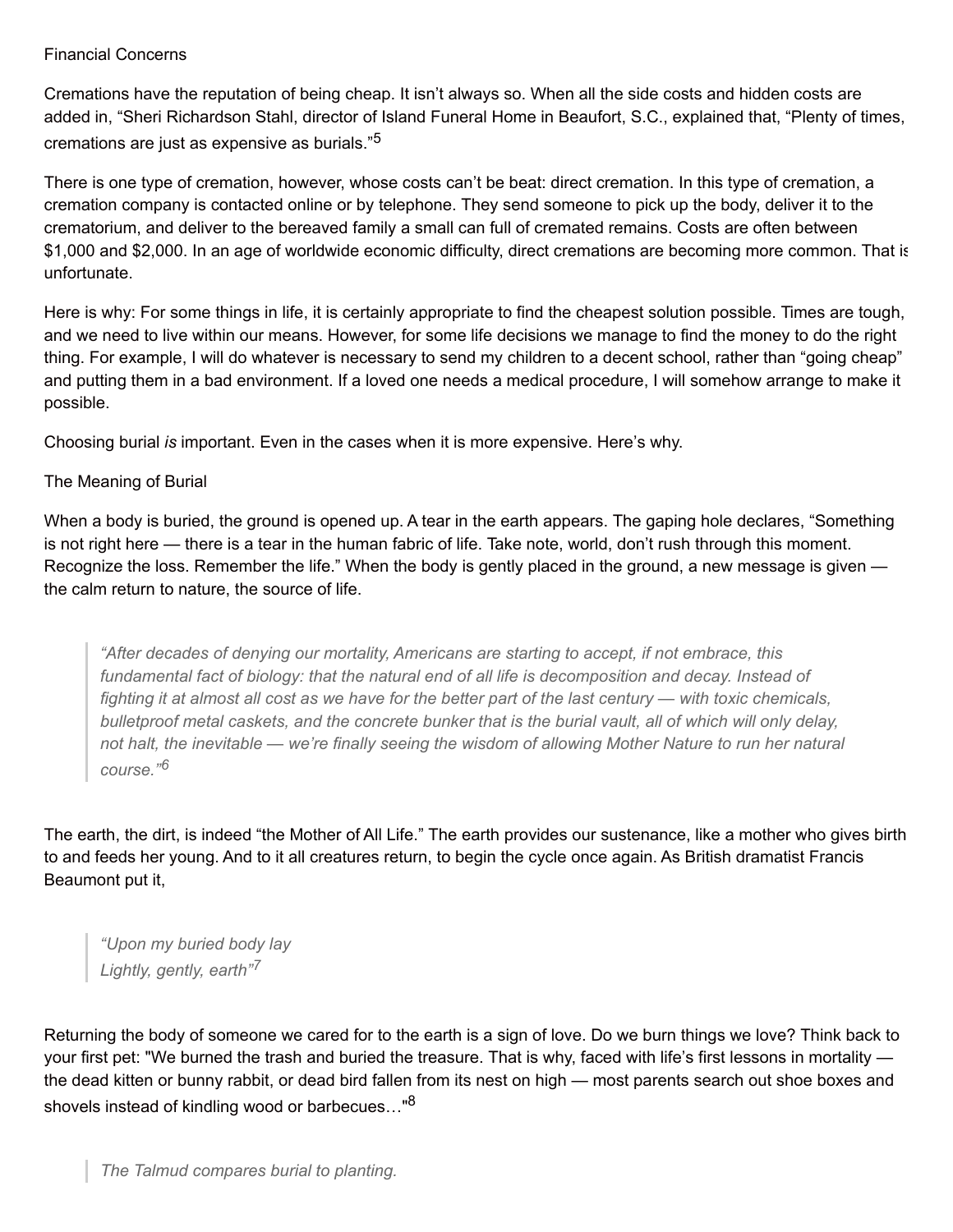Burial and cremation usually reflect two radically different attitudes, and two mutually exclusive ways of seeing the world and understanding our place in it. Decomposition and burning are vastly different from one another and, in many ways, complete opposites. Decomposition of

a plant or living creature creates fertilizer. The intrinsic elements of the matter are not changed — rather they are given back to the ground. No wonder that the Talmud compares burial to a type of planting. $^9$ 

Cremation, on the other hand, leaves only burnt ashes, its elements forever changed and almost entirely burnt off. Try burning a seed before planting it — nothing will grow. In choosing cremation, humanity shows its power, but to what end?

The message of cremation is to side with man as conqueror, using fire and technology to interfere with and control nature — rather than peacefully accept it. The message of burial is one of respect for the cycle of nature.

When burying the remains of our loved ones, we calmly return what we have received. Burial reflects the rhythm of the universe.

Furthermore, burial is a Torah commandment. Deuteronomy 21:23 discusses the rare case of an evil criminal who is put to death. Even in that extreme case, the command is given, "You shall surely bury him," teaching a general principle for all cases. The obligation to bury is so strong that even the high priest — who zealously avoided all contact with all forms of death — must personally give the dead a proper burial if no one else can do so. The Talmud, Maimonides, and the Code of Jewish Law all codify the commandment to bury the dead.<sup>10</sup>

## Spiritual Ramifications

The severity, repetition, and focus on providing proper Jewish burial in the Bible, Talmud, and books of Jewish law are remarkable, and hint at its important spiritual ramifications. Jewish mystical works do much more. They explain core concepts about cremation and burial that change the way we think about death — and life. In order to begin to understand the issues (a full understanding would require too much space for this article), here is a point of departure:

Who are funerals for, anyway? It sounds like a silly question, but the answer forms the basis of many decisions made at this sensitive time. Some believe that decisions made after death — for example, whether to bury or burn, and what type of service to conduct — are for the living. To give a sense of closure. To provide comfort. After all, the dead person is … dead. Whatever we do doesn't matter to him anyway. He or she is already in a "better place." We presume that the dead don't feel what is happening to the body, don't really care, and probably aren't even aware anyway. Mourning practices, then, are understood to be for the mourners.

The Jewish view is different. While providing comfort to the bereaved is central to Jewish tradition (and is crucial to mourning practices), it is not the only factor to be considered. The soul of the departed needs to be taken into consideration as well, and some questions (what is done with the body at the time of the funeral, for instance) focus almost exclusively on the needs of the soul, rather than on the mourners' needs.

What are the (departed) soul's needs?

*When death occurs, the soul still feels close to the body.*

In Jewish thought the body and soul are not enemies. The body enables the soul to dwell in this world, to bring meaning into daily life. Without the body, the soul could not fulfill its mission. Body and soul are partners, together for a lifetime. Since they are partners, the soul becomes attached to its body. When death occurs, the soul does not depart immediately. It still feels close to the body.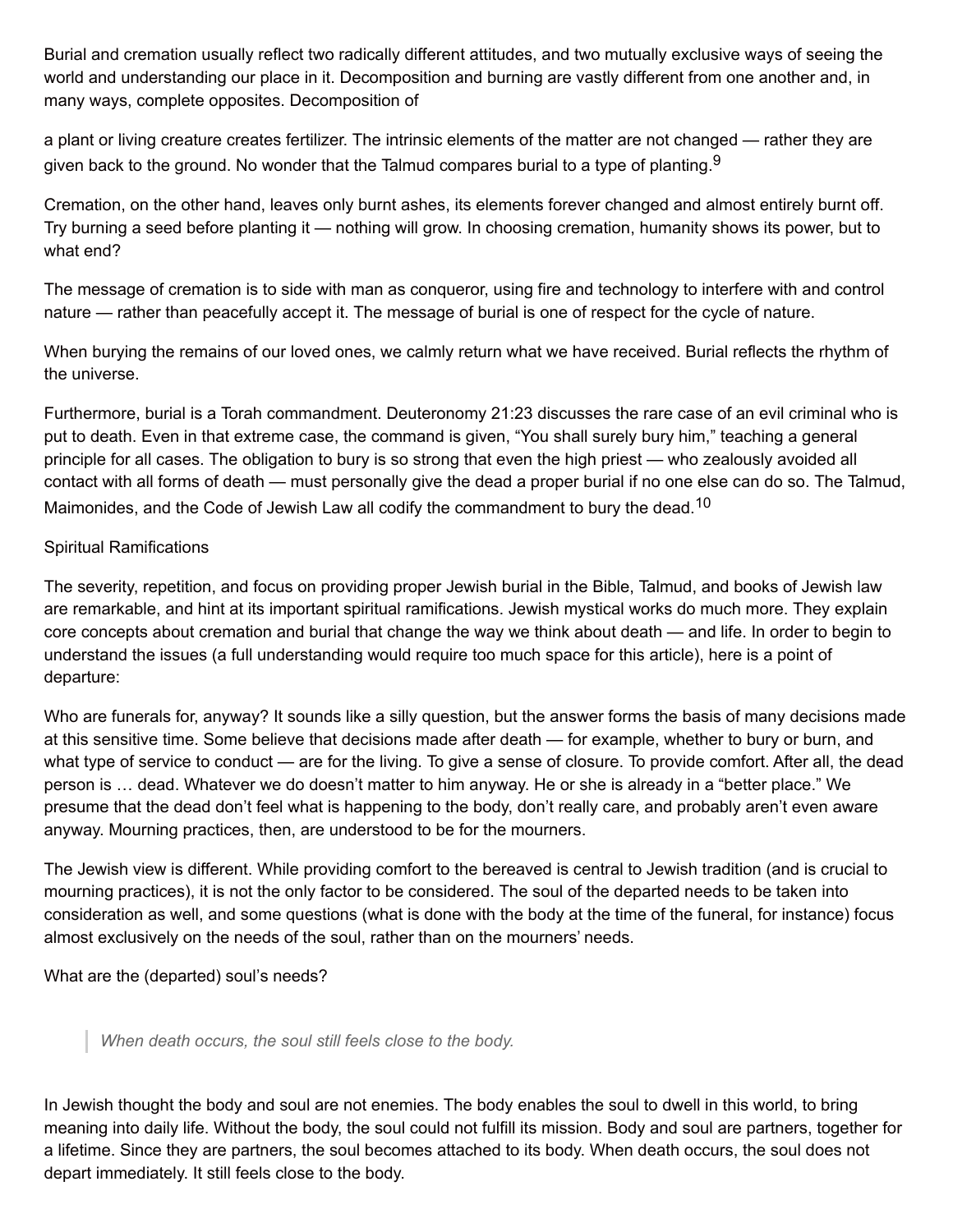Jewish mysticism compares body and soul to a loving husband and wife. When a husband departs this world, can a loving wife immediately move on? The bond is so close that time is needed to adjust to the new reality. The soul, then does not abandon the body immediately after death. Since it is confused and disoriented, it stays close to what it knows best — its body. It hovers around the body until burial, and shares in the mourning, going back and forth from gravesite to the shivah house.<sup>11</sup>

The soul is fully aware of what is happening to 'its' body. <sup>12</sup> One way to understand this soul-knowledge is to consider that upon its departure from the physical world, the soul achieves greater closeness and knowledge of God, Who is the Source of all knowledge, and thus the soul shares in God's knowledge of what is happening to its body on earth. This is why traditional Jewish funeral practices are marked by tremendous respect for the body — it is painful for a soul to see its body mishandled, abandoned, or defiled.

Traditional Jewish burial gives the soul great comfort, and provides the transition it requires to enter the purely spiritual world. Cremation, on the other hand, causes the soul tremendous — and unnecessary — agony. The soul cries out in pain as its partner, the body, is burned rather than caringly returned to its Source. The soul is prevented from gently returning to God, instead needing to go through a lengthy and difficult struggle to adjust to a new reality.

Despite Judaism's great insistence on listening to parents and honoring their wishes, we can now understand why proper Jewish burial overrides a parental request for cremation: Once the body is dead, the soul gains greater closeness to God and therefore greater understanding. It knows what pain cremation will bring and what eternal meaning burial provides. Now, the real 'parent' – their inner soul – wants to avoid the pain and separation of cremation more than anything we can imagine.

## To Die as a Jew

Finally, for thousands of years, Jews and Judaism have insisted on proper Jewish burial. Roughly 2,000 years ago, Roman historian Tacitus wrote that "the Jews bury rather than burn their dead."<sup>13</sup> Even today, the Israel Defense Forces spends and enormous amount of time, energy, money and resources trying to ensure proper Jewish burial for its fallen. Jews will fly around the world in order to recover ancient Torah Scroll and give it a proper burial – and people are more important than even a Torah Scroll..

By choosing burial, we are aligning ourselves with Jewish history and the Jewish people. In our 'last act' on the planet, choosing Jewish burial means declaring, "I may not have been a perfect Jew. But I'm proud to be one, and I want to die as a Jew."

Adapted with permission from *[Cremation](http://www.amazon.com/Cremation-Burial-Jewish-Doron-Kornbluth/dp/1937887014/friendsofaishat) or Burial? A Jewish View* by Doron Kornbluth (Mosaica Press, 2012).

- 1. Stephen Prothero, Purified by Fire: A History of Cremation in America (Berkeley, CA: University of California Press, 2001), 5
- 2. Veerle Willaeys, Public Health Impact of Crematoria, Memorial Society of British Columbia, 2007
- 3. For more on burial and the environment, see: (1) Harris, Mark. Grave Matters: A Journey through the Modern Funeral Industry to a Natural Way of Burial. New York: Scribner, 2007; (2) Butz, Bob. Going Out Green: One Man's Adventure Planning His Own Natural Burial. Traverse City, MI: Spirituality & Health Books, 2009; (3) Lubowski, Ruben N., Marlow Vesterby, Shawn Bucholtz, Alba Baez, and Michael J. Roberts. Major Uses of Land in the United States, 2002/EIB-14. United States Department of Agriculture: Economic Research Service, May 2006, http://www.ers.usda.gov/publications/eib14/; (4) Wikipedia, s.v. "Cremation." http://en.wikipedia.org/wiki/Cremation; and (5) my own Cremation or Burial? A Jewish View (Mosaica Press, 2012)
- 4. Ibid, p. 67